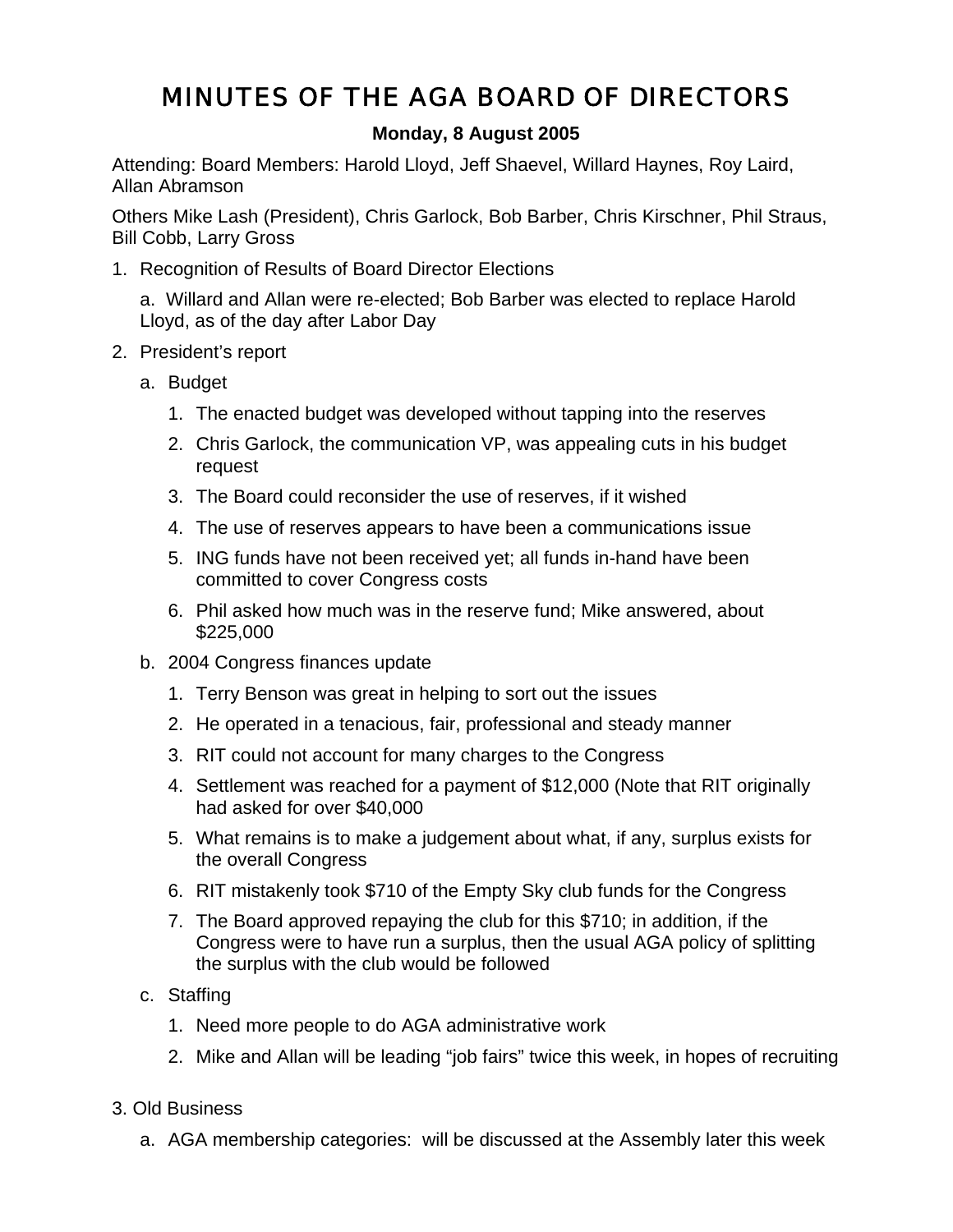- b. Invitational tournaments continued discussion of Bill Cobb/Mike Lash paper
	- 1. Bill stated that the hope was to clarify the rules of eligibility for the Ing
	- 2. Issue is determining citizenship, as this information often is not in the database
	- 3. Phil said that we should make life easier for the TD's
	- 4. He has little sympathy for people who do not produce documentation of status, and the AGA should not have to chase people around for this information
	- 5. He recommended sending players a letter clarifying the expectations, in the four main languages: English, Chinese, Japanese, and Korean
	- 6. Allan suggested putting such a letter on the web site, too
- c. Pro policy discussion, will be continued in a special session at the Congress
- d. Future of hard copy of Annual Journal, continued
	- 1. Roy favors keeping the hard copy Annual as a part of the membership dues structure
	- 2. He suggested another option, to continue to ask for \$30 for full membership, with an option to pay less without receiving the hard copy
	- 3. Chris Garlock noted that the labor for producing the Annual is about the same, for either electronic or for hard copies
	- 4. He feels that the hard copy Annual is a very valuable product, and that we should print more and think of better ways to use them for marketing membership
- 4. New Business
	- a. Communication activities, Chris Garlock and Bill Cobb
		- 1. Chris discussed the huge amount of coverage by the communications staff for the Congress, as an advance on previous work, made possible by electronics
		- 2. He noted a great amount of real-time reporting at this Congress
		- 3. There is a pool of about 5000 who get the free EJournal on Mondays; his goal is to move them into AGA membership
		- 4. He requested restoration of his full budget request of \$30,000
		- 5. Phil noted that the EJournal has generated a lot of excitement
		- 6. The Board directed the President to review the budget, incorporating the use of some reserves, to help increase line items such as the communications budget
- 5. Open discussion
	- a. Allan asked the Board members to review the draft Board Report to the Assembly within one day, as it needs to go to reproduction
	- b. Transition from one Treasurer to another has uncovered a need to clarify the financial statements; Mike will be following up with both Ben Bernstein and Ulo Tamm